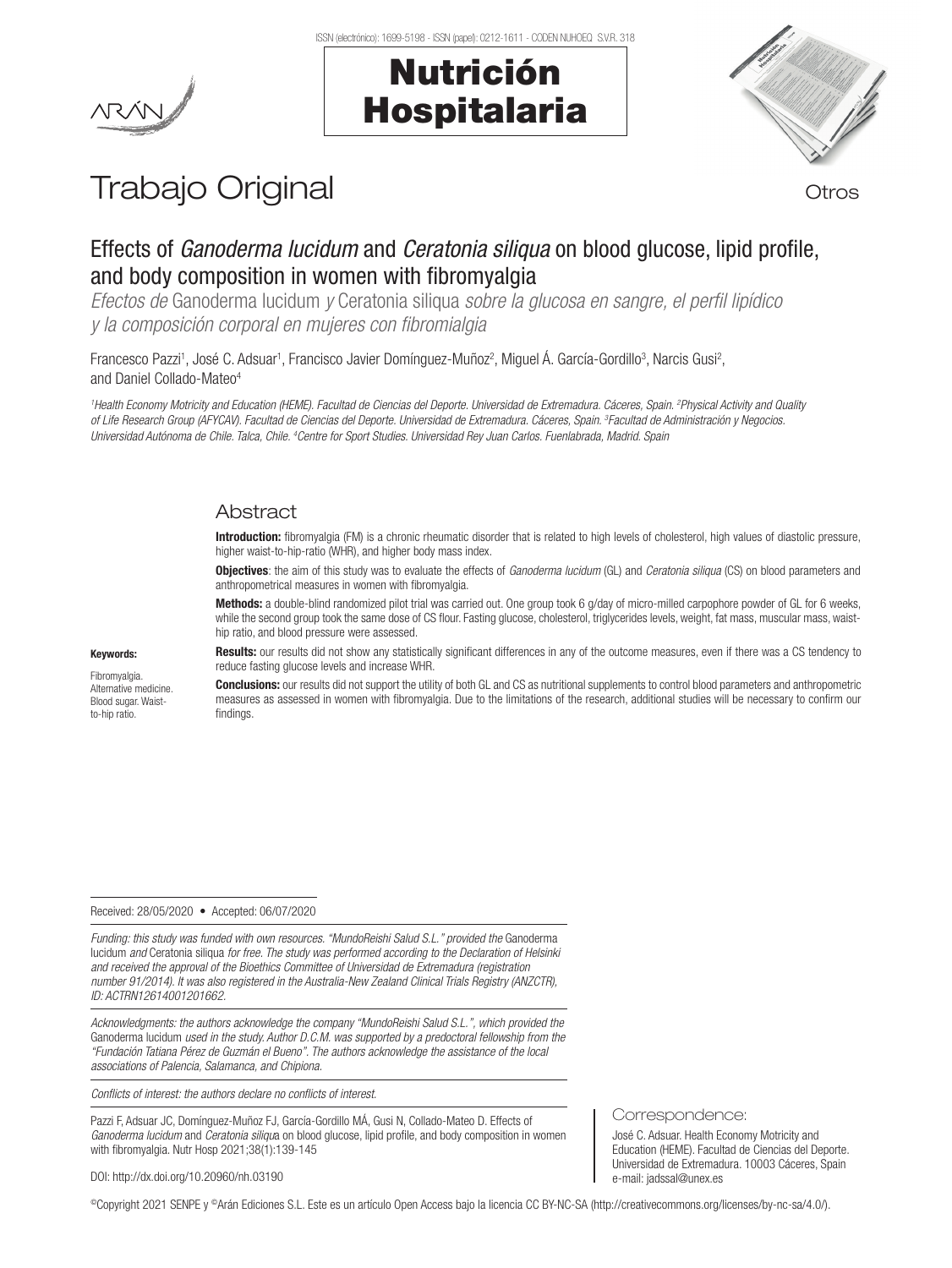### Resumen

Introducción: la fibromialgia (FM) es una afección reumática crónica que está relacionada con altos niveles de colesterol, altos valores de presión diastólica, una mayor relación cintura-cadera y un mayor índice de masa corporal.

Objetivos: el objetivo de este estudio fue evaluar los efectos de *Ganoderma lucidum* (GL) y *Ceratonia siliqua* (CS) sobre los parámetros sanguíneos y antropométricos de mujeres con fibromialgia.

Métodos: se realizó un ensayo piloto aleatorizado con doble ciego. Un grupo tomó 6 g/día de carpóforos micromolidos de GL durante 6 semanas, mientras que el segundo grupo tomó la misma dosis de harina de CS. Se evaluaron los niveles de glucosa, colesterol y triglicéridos, el peso, la masa grasa, la masa muscular, la relación cintura-cadera y la presión arterial.

Resultados: los resultados no han evidenciado ninguna diferencia estadísticamente significativa entre el GL y la CS en ninguna de las medidas analizadas, aunque hubo tendencia de la CS a reducir los niveles de glucosa y aumentar la relación cintura-cadera.

Conclusiones: los resultados obtenidos indican que la suplementación de la dieta con GL y CS no tiene efectos positivos sobre los parámetros sanguíneos y antropométricos analizados en las mujeres con fibromialgia. Debido a las limitaciones del estudio, será necesario confirmar estos datos con ulteriores investigaciones.

#### INTRODUCTION

Palabras clave: Fibromialgia. Medicina alternativa. Glucosa. Relación cintura-cadera.

Fibromyalgia (FM) is a chronic rheumatic disorder whose etiology is not fully understood. It is characterized by generalized and widespread pain and several associated symptoms such as: stiffness, fatigue, non-restorative sleep, impaired cognition, depression, and reduced health-related quality of life (HRQoL). Women have a higher prevalence of this pathology. The prevalence of FM in studies carried out in the adult female population ranged between 2.4 % and 6.8 % (1). The ratio of females to males is 13.7:1 (2). It is also related to poor physical fitness and a high prevalence of overweight and obesity. Approximately 72 % of women with FM are overweight or obese (3). This high prevalence could be explained by the tendency towards physical inactivity FM patients exhibit (4). Sedentary habits, in turn, may be derived from and enhanced by the symptoms of FM, like pain, fatigue, or depression. FM is also closely related to high levels of cholesterol (5), high values of diastolic pressure (6), a higher waist-to-hip ratio (WHR), and a higher body mass index (BMI) (7), in addition to other common symptoms. A relationship between diabetes and FM was previously reported (8). In this regard, some FM-associated symptoms like memory impairment were suggested to be related to glucose metabolism abnormalities (7).

Current therapies are based on the treatment of symptoms through pharmacological and non-pharmacological therapies. Among pharmacological therapies, tricyclic antidepressants, cyclobenzaprine, tramadol, duloxetine, milnacipran, pregabalin, and gabapentin are recommended (9). Among non-pharmacological therapies, physical activity, psychological therapy, and sleep hygiene are widely accepted as helpful therapies (10). In the last few years, complementary and alternative nutritional treatments have been widely used. However, there is a need to establish the extent to which these nutritional treatments can improve FM symptoms.

*Ganoderma lucidum* (GL), also known as "reishi" or "lingzhi", is a type of mushroom widely used in traditional Chinese medicine. Some of the described effects included immunomodulation, anti-cancer, anti-diabetic, anti-inflammatory, anti-oxidant, anti-androgenic, anti-viral (including activity against HIV), anti-hepatitis,

and cardio-protective effects (11). However, to our knowledge, there is no study focused on the assessment of the effects of GL in FM patients.

*Ceratonia siliqua* (CS) has been used in traditional Mediterranean medicine. CS flour is a high-fiber food (12), and a rich source of carbohydrates, proteins, and minerals. Among minerals, calcium, potassium, magnesium, sodium, and phosphorus are abundant (13). Effects of CS on blood cholesterol levels (14) and blood glucose levels (15) were previously reported. CS was suggested to reduce hypercholesterolemia and triglyceride levels. However, the reduction of cholesterol levels was only observed in the hypercholesterolemic group, whereas the normal-cholesterol group experienced an enhancement of their cholesterol levels (16).

The aim of the current paper is to evaluate the effects of GL and CS on blood glucose, lipid profile (cholesterol and triglycerides), WHR, blood pressure (systolic and diastolic), and anthropometric measures (weight, fat mass, and muscular mass).

#### MATERIALS AND METHODS

#### PARTICIPANTS

Participants were recruited from Spanish FM associations. Inclusion criteria were the following: a) being diagnosed with FM by a rheumatologist; b) being able to communicate effectively with the study staff; c) being aged more than 18 years; d) signing a written informed consent. Exclusion criteria included: a) being pregnant; b) changes in daily activity during the six weeks of treatment; c) being on immunosuppressants; d) having a diagnosis with diabetes; e) participation in other investigations; f) being on vitamin C supplementation; g) being on anticoagulants, and h) having been treated with GL and/or CS before. FM diagnosis was subsequently checked using an algometer (PainTest<sup>™</sup> FPX 25 Algometer, Wagner Instruments, Greenwich, USA). All patients continued with their usual treatment during the study.

A diagram showing the flow of participants may be seen in figure 1. The initial sample comprised 70 FM patients. Five of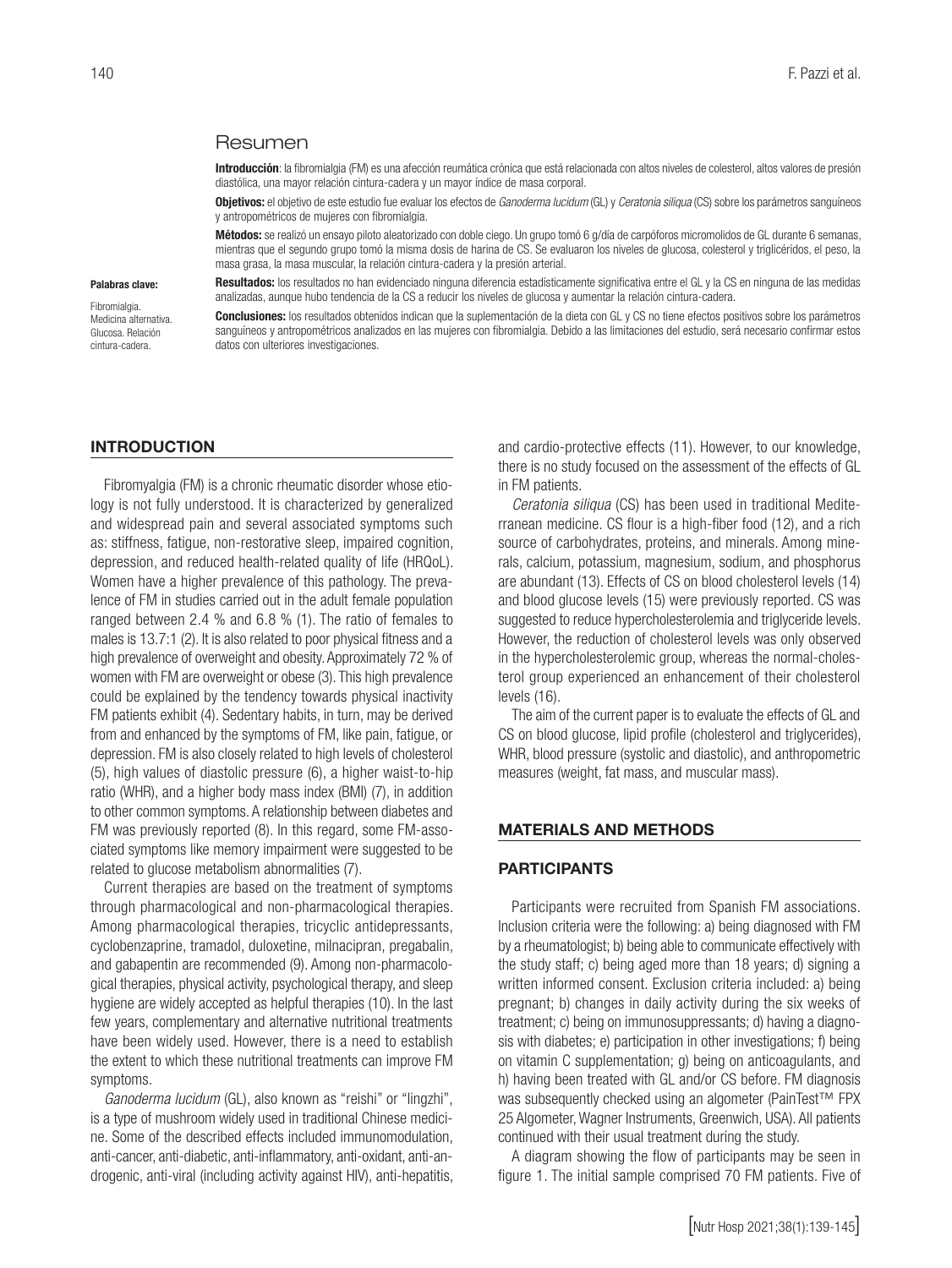them were excluded because they did not meet inclusion or exclusion criteria, and 1 participant voluntarily declined to participate. Therefore, a total of 64 women with FM were randomly allocated to the GL group (GLG) or CS group (CSG). All participants signed their written informed consent in accordance with the updated Declaration of Helsinki.

# STUDY DESIGN

The current study was a randomized, double-blind pilot trial. Participants were randomly assigned to either the GLG ( $n = 32$ ) or CSG ( $n = 32$ ). Randomization was performed using a random numbered table, and assigning a code number to each participant. The double blind was kept until the end of the statistical analysis phase. The Bioethics Committee of Universidad de Extremadura (Spain) approved the current study, which was registered in the Australia-New Zealand Clinical Trials Registry (ANZCTR) with ID: ACTRN12614001201662.

# **PROCEDURE**

Participants were allocated to one of the two groups: GLG or CSG. The doses used for both groups consisted of 6 g daily for 6 weeks, based on the review conducted (17-19). The GLG took 3 g of micro-milled GL carpophores dissolved in water twice a day, at breakfast and dinner. The CSG took 3 g of CS flour dissolved in water twice a day, too. Instructions were the same for the two groups. The GL and CS were provided by the company "MundoReishi Salud S.L.," located in the city of Palencia, Spain.

# DATA COLLECTION

All outcome variables were assessed at baseline and after treatment. First, the determination of glucose, triglycerides, and total cholesterol levels by the Accutrend Plus System®: the Accutrend Plus device was used to measure glucose, triglycerides and cholesterol. The device determines lipidic parameters in capillary blood through a test strip that is inserted into the device. There are studies where they have evaluated its reproducibility, its validity, and its accuracy (20).

Blood pressure and heart rate were subsequently measured, and afterwards anthropometric values were evaluated using the Tanita body composition analyzer BC-418 MA and a tape measure. The Tanita is a device that estimates body composition through electrical bioimpedance. Anthropometric measures assessed included muscular and fat mass, weight, height, and waist and hip circumferences. The Tanita body composition analyzer BC-418 MA is a valid and reliable instrument (21). All anthropometric measures were assessed by the same researcher, at baseline and after treatment, in order to reduce variability among researchers (especially in waist and hip circumferences). One participant was not measured with this device because she had a pacemaker.

# STATISTICAL ANALYSIS

All statistical analyses were performed using the IBM SPSS v.21 (Chicago, IL, USA) package. Values of the two groups were compared at baseline using Student´s t-test for independent samples. The distribution of data was determined by the Kolmogorov-Smirnov test. The results were expressed as mean and standard deviation.

The Pass v.11 software (NCSS, LLC. Kaysville, UT, USA) was used to calculate the statistical power of the fasting glucose variable. A repeated measures design with 1 between factor and 1 within factor has 2 groups with 32 subjects each for a total of 64 subjects. Each subject is measured 2 times. This design achieves 100 % power to test factor B if a Geisser-Greenhouse corrected F-test is used with a 74 % significance level, and the actual effect standard deviation is 25.10; achieves 100 % power to test factor W if a Geisser-Greenhouse corrected F-test is used with a 5 % significance level and the actual effect standard deviation is 33.45 (an effect size of 66.90); and achieves 100 % power to test the BW interaction if a Geisser-Greenhouse corrected F-test is used with a 5 % significance level and the actual effect standard deviation is 33.45.

Within-group changes after treatment were calculated using a paired t-test. The analysis of variance (ANOVA) for repeated measures was used in order to compare the effects of the two treatments. The level of significance was set at  $p < 0.05$ . To reduce the probability of making a type-I error, since multiple hypotheses are tested, the statistical significance of p was calculated with Bonferroni's correction, this being equal to  $0.05/12 = 0.004$ . The effect size calculation was performed using Cohen's "d". According to Cohen's "d", effect sizes could be classified as small (from 0.2 to 0.49), medium (from 0.5 to 0.79), and large  $(> 0.8)$  (22).

# RESULTS

No differences in main characteristics were seen between GLG and CSG at baseline ( $p > 0.05$ ). Mean age was 55.92 (8.06) and 53.62 (11.74), respectively.

Figure 1 shows the flow of participants. Each group was initially made up of 32 women with FM. In the GLG, one participant was lost because she did not answer any call. Five participants were excluded because they did not take at least 80 % of the dose. Finally, 1 participant was excluded because she ate before fasting glucose measurement. On the other hand, 1 participant of the CSG decided not to start the treatment proposed, 5 women were excluded because they did not take at least 80 % of the treatment, 1 did not come the day when blood measures were performed, and 2 were excluded because they started receiving other non-usual care therapies. Therefore, a total of 48 women were analyzed in the efficacy analysis. Twenty-five of them belonging to the GLG and 23 to the CSG.

Tables I and II show the effects of GL and CS on the outcome measures. Two different analyses are reported: within-group and between-groups analysis. Results did not show any statistically significant differences for any of the outcome measures, both regarding the within-group and the between-groups analysis with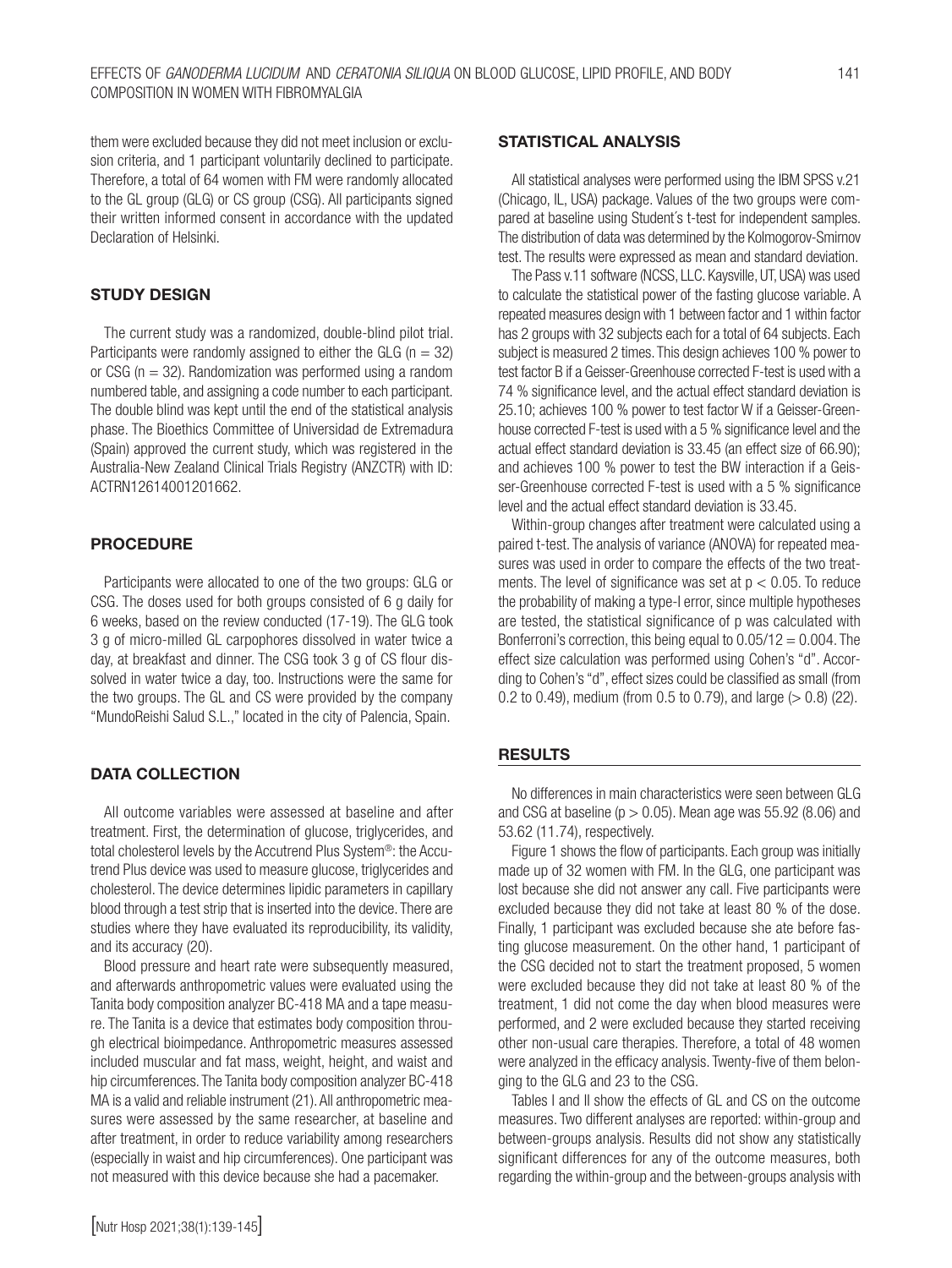

#### Figure 1.

Flow diagram of participants.

Bonferroni's correction. However, without Bonferroni's correction, a significant reduction in fasting glucose levels was observed in the CSG when compared to baseline (Table I: within-group analysis). Glucose reduction was near  $9\%$  ( $p = 0.045$ ).

Without Bonferroni's correction we also found a statistically significant difference in the WHR of the GLG as compared to the CSG (Table II: between-groups analysis). This difference was due to an increase in waist circumference and then in WHR in the CSG. This group also gained weight significantly. In fact, the GLG experienced a reduction of less than 1 % in both WHR and waist circumference, whereas the CSG increased their WHR and waist circumference by around 2.5 %. No other anthropometrical changes were detected in both groups.

#### **DISCUSSION**

The current study reports a tendency of CS to reduce fasting glucose levels in women with FM. The effect of CS in reducing glucose levels is in accordance with other studies where a hypoglycemic effect of CS was reported (16,23,24).

Moreover, we found a WHR difference in the CSG as compared to the GLG. The WHR change was given because the CSG experienced a significant increase in waist circumference, whereas hip circumference remained unchanged in both groups.

An explanation for the between-group difference in WHR could be derived from the mean age of women participating in the study, 56.2 and 53.6 years for the GLG and CSG participants, respectively (data not shown), a range where most women are menopausal. It is known that physical activity in postmenopausal women tends to decrease as the cold season (fall and winter) approaches, as a consequence of environmental changes like: temperature, rain rate, number of daylight hours, and weather patterns (25). It is also know that reduction of physical activity (26) and weight gain (27) are related to an increase in WHR.

Considering that the administration of both GL and CS started in October and ended in December, the increase in waist circumference experienced by the CSG participants may be explained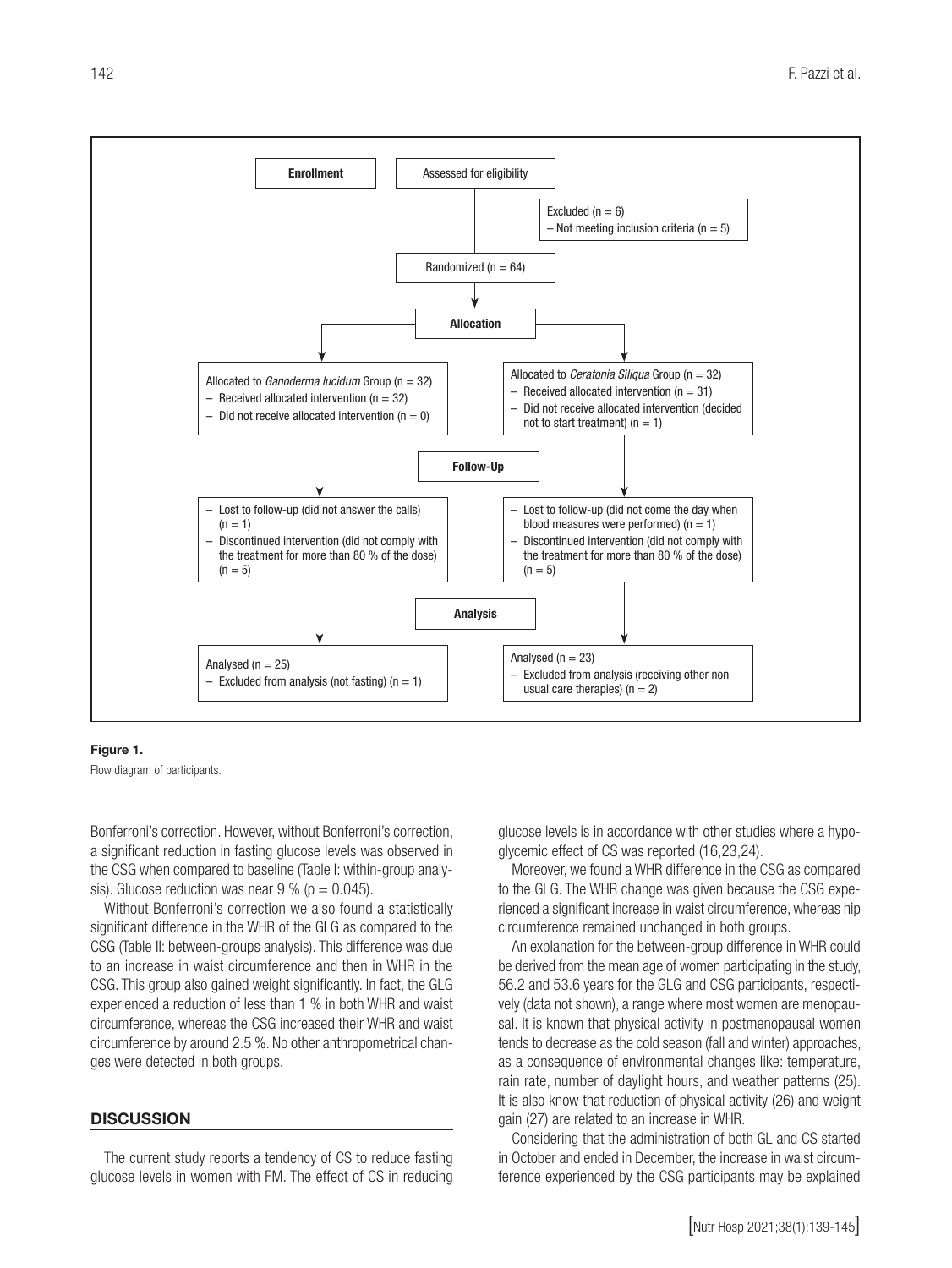|                                 |                          | <b>GLG</b>                             |                |                            |                          | <b>CSG</b>                             |                |                            |
|---------------------------------|--------------------------|----------------------------------------|----------------|----------------------------|--------------------------|----------------------------------------|----------------|----------------------------|
| <b>Outcome measure</b>          | Mean (SD)<br>at baseline | <b>Mean</b><br>(SD) after<br>treatment | p <sup>†</sup> | Intra-group<br>effect size | Mean (SD)<br>at baseline | <b>Mean</b><br>(SD) after<br>treatment | p <sup>†</sup> | Intra-group<br>effect size |
| Glucose (mg/dl)                 | 78.84 (15.06)            | 79.80 (10.47)                          | 0.737          | 0.414                      | 86.04 (17.51)            | 78.30 (16.75)                          | 0.045          | $-0.113$                   |
| Triglycerides (mg/dl)           | 146.92 (92.49)           | 128.60 (60.79)                         | 0.440          | 0.290                      | 156.39 (111.93)          | 139.78 (80.95)                         | 0.554          | 0.175                      |
| Cholesterol (mg/dl)             | 223.52 (34.63)           | 213.44 (36.07)                         | 0.240          | 0.310                      | 231.91 (36.83)           | 224.13 (43.29)                         | 0.406          | 0.193                      |
| Systolic blood pressure (mmHq)  | 122.13 (12.17)           | 121.41 (12.21)                         | 0.792          | 0.055                      | 121.44 (12.91)           | 121.40 (15.94)                         | 1.000          | 0.000                      |
| Diastolic blood pressure (mmHq) | 70.43 (7.80)             | 68.91 (8.15)                           | 0.128          | 0.191                      | 71.43 (6.02)             | 70.46 (7.93)                           | 0.525          | 0.138                      |
| Heart rate                      | 69.99 (8.29)             | 72.35 (9.04)                           | 0.200          | $-0.272$                   | 72.46 (11.61)            | 71.43 (9.48)                           | 0.576          | 0.097                      |
| Waist circumference (cm)        | 85.66 (10.03)            | 85.55 (10.83)                          | 0.820          | 0.015                      | 84.11 (12.26)            | 86.20 (13.20)                          | 0.046          | $-0.163$                   |
| Hip circumference (cm)          | 103.10 (8.17)            | 103.2 (8.40)                           | 0.857          | $-0.012$                   | 101.43 (9.60)            | 101.11 (9.53)                          | 0.597          | 0.033                      |
| Waist-hip ratio                 | 0.83(0.06)               | 0.83(0.06)                             | 0.635          | 0.049                      | 0.83(0.06)               | 0.85(0.07)                             | 0.025          | $-0.348$                   |
| Weight (kg)                     | 64.21 (9.87)             | 64.45 (9.78)                           | 0.275          | $-0.024$                   | 61.50 (13.50)            | 62.23 (13.78)                          | 0.018          | $-0.053$                   |
| Muscular mass (%)               | 62.00 (7.31)             | 61.87 (7.74)                           | 0.628          | 0.017                      | 64.76 (8.77)             | 64.25 (7.67)                           | 0.424          | 0.061                      |
| Fat mass (%)                    | 34.80 (7.67)             | 34.91 (8.07)                           | 0.672          | $-0.014$                   | 32.33 (7.92)             | 32.40 (7.99)                           | 0.859          | $-0.009$                   |

Table I. Effects of 6 weeks of GL and CS on women with FM: within-group analysis\*

*\*: values expressed as mean (SD); † : p-value from paired t-test; CI: confidence interval; GL:* Ganoderma lucidum; *CS:* Ceratonia siliqua.

| <b>Outcome measure</b>          | $p^{\dagger}$ | <b>Treatment effect</b><br>mean (95 % CI) | <b>Global effect</b><br>size |
|---------------------------------|---------------|-------------------------------------------|------------------------------|
| Glucose (mg/dl)                 | 0.063         | 8.70 (0.49 to 17.89)                      | $-0.555$                     |
| Triglycerides (mg/dl)           | 0.962         | 1.71 (-74.07 to 70.65)                    | 0.014                        |
| Cholesterol (mg/dl)             | 0.854         | 2.30 (-27.26 to 22.67)                    | 0.054                        |
| Systolic blood pressure (mmHg)  | 0.852         | $-0.69$ ( $-8.13$ to $6.74$ )             | 0.054                        |
| Diastolic blood pressure (mmHg) | 0.756         | $0.55$ (-4.08 to 2.99)                    | 0.092                        |
| Heart rate                      | 0.190         | $-3.38$ $(-1.74$ to 8.52)                 | 0.390                        |
| Waist circumference (cm)        | 0.065         | $-2.25$ ( $-4.64$ to 0.15)                | 0.551                        |
| Hip circumference (cm)          | 0.605         | $0.43$ (-1.22 to 2.07)                    | $-0.151$                     |
| Waist-hip ratio                 | 0.027         | $0.03$ (-0.05 to 0.00)                    | 0.663                        |
| Weight (kg)                     | 0.177         | $0.49$ (-1.21 to 0.23)                    | 0.403                        |
| Muscular mass (%)               | 0.561         | $-0.38$ $(-0.92$ to $1.67)$               | $-0.173$                     |
| Fat mass (%)                    | 0.934         | $-0.04$ ( $-0.91$ to $0.99$ )             | 0.024                        |

# Table II. Effects of 6 weeks of GL and CS treatment: between-group analysis\*

*\*Values expressed as mean (SD); † : p-value from ANOVA for repeated measures; CI: confidence interval; GL:* Ganoderma lucidum*; CS:* Ceratonia siliqua.

by both physical inactivity, because of the season the study was performed in, and CS intake. In fact, some studies in animals such as pigs (28) or rabbits (29) reported that a carob diet increased weight gain when compared to diets based on other foods. To test the influence of weight gain on WHR we made a regression analysis introducing as dependent variable the change in waist circumference, and as independent variable the change in weight. Results showed that only 15 % of the increase that occurs in the waist index could be explained by the weight gain in the carob tree group.

In contrast, GL intake could have mitigated the weight gain tendency trough an improvement of physical fitness (30), and the anti-obesity effects through both an inhibition of adipogenesis (31,32) and gut microbiota modulation (33).

Surprisingly, no significant differences were found in the withingroup analysis of the GLG for glucose, and in both groups for cholesterol and triglycerides as reported in previous studies (34-37). This could be caused by the low doses of active compounds that were administered in our study, where 6 grams of the whole GL carpophore and CS fruit were used, in contrast to the quantity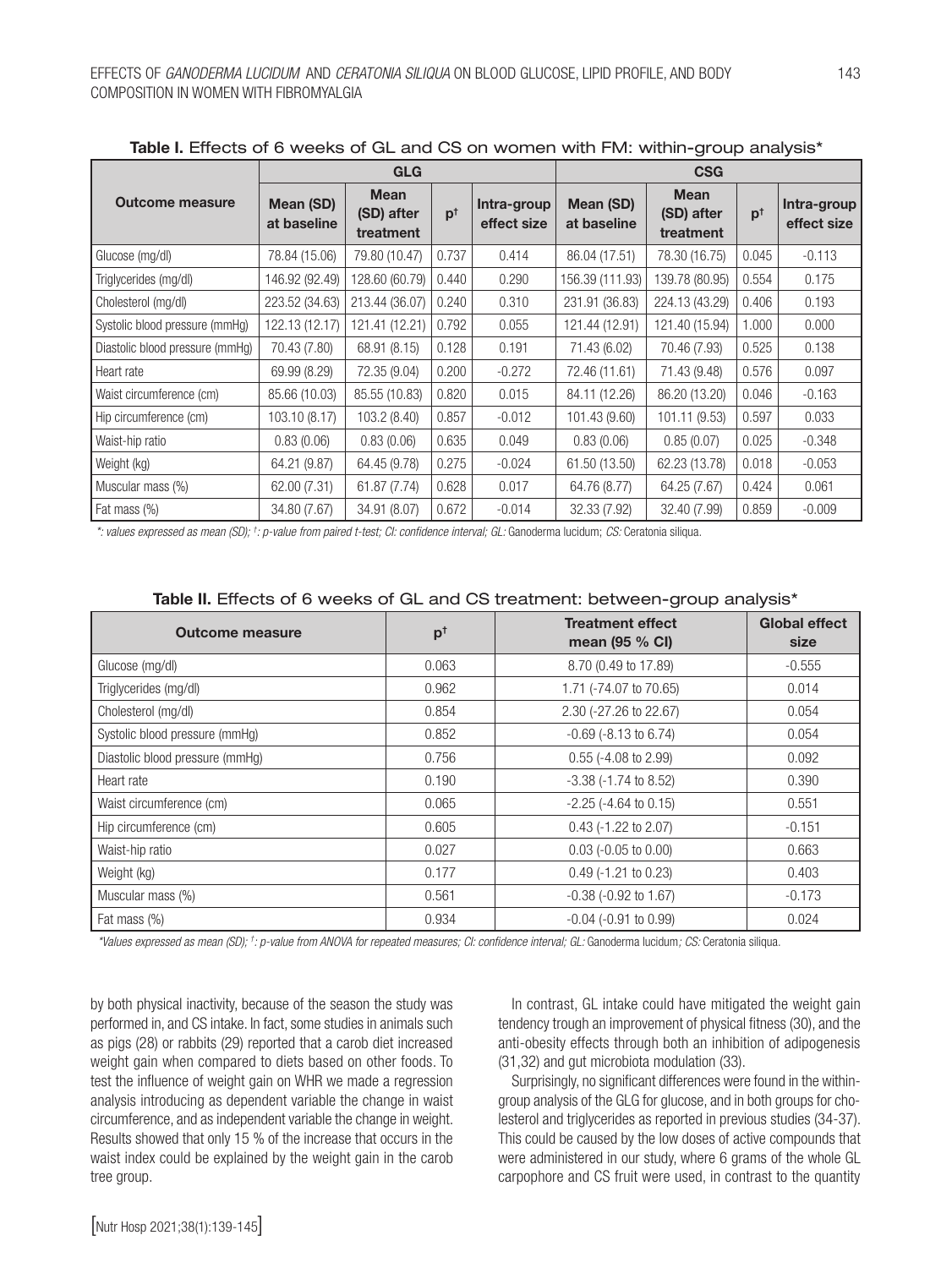of active compound concentrate in the extracts used in other studies. For example, in the study by Hijikata and Yamada (1998), to obtain 1 gram of extract 17 grams of dried GL fruit were used. For this reason, considering that they are both authorized foods, and the safety shown in the current study, we suggest that doses of both GL and CS be increased in future studies with the whole GL carpophore or carob pod.

We decided not to use an extract because we wanted to be sure that all the potential beneficial spectrum of substances contained in the whole GL carpophore and CS fruit were used. In fact, extracts tend to concentrate only certain substances based on the specific method used for their extraction. Moreover, for this study we chose to use the minimum effective dose, based on the literature consulted as stated in the procedure paragraph, to avoid potential adverse effects that could result from an overdose, also considering the chemical hypersensitivity that can affect women with fibromyalgia (38).

In any case, our findings are important because they may benefit the 19.8 % of patients with FM who also suffer from diabetes (39). Moreover, the possible effects of GL on body weight should also be investigated as 72 % of FM female patients also have overweight or obesity (40).

To our knowledge, this is the first study that evaluates the effects of GL and CS on blood and anthropometric parameters in FM patients.

The current study has several limitations. First, absence of a placebo group. Second, seasonal changes were not controlled and could alter our results as discussed above. Third, the small sample size could hide some relevant findings. Fourth, there is a lack of references regarding the adequate dosing of both GL and CS. Fifth, a sample calculation was not performed for fasting glucose. We have calculated the statistical power of this variable. Finally, only non-diabetic women participated in the study. Thus, the reduction in glucose levels needs to be tested in patients with diabetes.

#### **CONCLUSIONS**

Our results did not show GL and CS to have any statistically significant effect on blood parameters and anthropometric measurements in women with FM. Further and more accurate studies will be necessary to verify the potential of CS in reducing blood glucose levels.

#### REFERENCES

- 1. Marques AP, Santo A, Berssaneti AA, Matsutani LA, Yuan SLK. Prevalence of fibromyalgia: literature review update. Rev Bras Reumatol Engl Ed 2017;57:356-63. DOI: 10.1016/j.rbre.2017.01.005
- 2. Jones GT, Atzeni F, Beasley M, Fluss E, Sarzi-Puttini P, Macfarlane GJ. The prevalence of fibromyalgia in the general population: a comparison of the American College of Rheumatology 1990, 2010, and modified 2010 classification criteria. Arthritis Rheumatol 2015;67:568-75. DOI: 10.1002/art.38905
- 3. Segura-Jimenez V, Aparicio VA, Alvarez-Gallardo IC, Carbonell-Baeza A, Tornero-Quinones I, Delgado-Fernandez M. Does body composition differ between fibromyalgia patients and controls? The al-Andalus project. Clinical and experimental rheumatology 2015;33:25-32.
- 4. Rusu C, Gee ME, Lagace C, Parlor M. Chronic fatigue syndrome and fibromyalgia in Canada: prevalence and associations with six health status indicators. Health promotion and chronic disease prevention in Canada 2015;35:3-11.
- 5. Gurer G, Sendur OF, Ay C. Serum lipid profile in fibromyalgia women. Clinical rheumatology 2006;25:300-3. DOI: 10.1007/s10067-005-0004-5
- 6. Inal S, Inal EE, Okyay GU, Ozturk GT, Onec K, Guz G. Fibromyalgia and nondipper circadian blood pressure variability. Journal of clinical rheumatology: practical reports on rheumatic & musculoskeletal diseases 2014;20:422-6. DOI: 10.1097/RHU.0000000000000189
- 7. Fava A, Plastino M, Cristiano D, Spano A, Cristofaro S, Opipari C, et al. Insulin resistance possible risk factor for cognitive impairment in fibromialgic patients. Metabolic brain disease 2013;28:619-27. DOI: 10.1007/s11011-013-9421-3
- 8. Yanmaz MN, Mert M, Korkmaz M. The prevalence of fibromyalgia syndrome in a group of patients with diabetes mellitus. Rheumatol Int 2012;32:871-4. DOI: 10.1007/s00296-010-1618-8
- 9. Skaer TL. Fibromyalgia: disease synopsis, medication cost effectiveness and economic burden. PharmacoEconomics 2014;32:457-66. DOI: 10.1007/ s40273-014-0137-y
- 10. Arnold LM, Clauw DJ, Dunegan LJ, Turk DC, FibroCollaborative. A framework for fibromyalgia management for primary care providers. Mayo Clinic proceedings 2012;87:488-96. DOI: 10.1016/j.mayocp.2012.02.010
- 11. Siwulski M, Sobieralski K, Golak-Siwulska I, Sokół S, Sękara A. Ganoderma lucidum (Curt.: Fr.) Karst. – health-promoting properties. A review 2015;61:105. DOI: 10.1515/hepo-2015-0026
- 12. Milek Dos Santos L, Tomzack Tulio L, Fuganti Campos L, Ramos Dorneles M, Carneiro Hecke Kruger C. Glycemic Response to Carob (Ceratonia Siliqua L) in Healthy Subjects and with the in Vitro Hydrolysis Index. Nutr Hosp 2014;31:482-7. DOI: 10.3305/nh.2015.31.1.8011
- 13. Ozcan MM, Arslan D, Gokcalik H. Some compositional properties and mineral contents of carob (Ceratonia siliqua) fruit, flour and syrup. International journal of food sciences and nutrition 2007;58:652-8. DOI: 10.1080/09637480701395549
- 14. Ruiz-Roso B, Quintela JC, de la Fuente E, Haya J, Perez-Olleros L. Insoluble carob fiber rich in polyphenols lowers total and LDL cholesterol in hypercholesterolemic sujects. Plant foods for human nutrition 2010;65:50-6. DOI: 10.1007/s11130-009-0153-9
- 15. Feldman N, Norenberg C, Voet H, Manor E, Berner Y, Madar Z. Enrichment of an Israeli ethnic food with fibres and their effects on the glycaemic and insulinaemic responses in subjects with non-insulin-dependent diabetes mellitus. The British journal of nutrition 1995;74:681-8.
- 16. Martinez-Rodriguez R, Navarro-Alarcon M, Rodriguez-Martinez C, Fonolla-Joya J. Effects on the lipid profile in humans of a polyphenol-rich carob (Ceratonia siliqua L.) extract in a dairy matrix like a functional food; a pilot study]. Nutr Hosp 2013;28:2107-14. DOI: 10.3305/nutr hosp.v28in06.6952
- 17. Soo TS. Effective dosage of the extract of Ganoderma lucidum in the treatment of various ailments. In: Mushroom Biology and Mushroom Products. United States: The Pennsylvania State University; 1996. p.177-85.
- 18. Loeb H, Vandenplas Y, Wursch P, Guesry P. Tannin-rich carob pod for the treatment of acute-onset diarrhea. Journal of pediatric gastroenterology and nutrition 1989;8:480-5. DOI: 10.1097/00005176-198905000-00010
- 19. Zunft H, Lüder W, Harde A, Haber B, Graubaum H-J, Gruenwald J. Carob pulp preparation for treatment of hypercholesterolemia. Advances in therapy 2001;18:230-6.
- 20. Coqueiro Rda S, Santos MC, Neto Jde S, Queiroz BM, Brugger NA, Barbosa AR. Validity of a portable glucose, total cholesterol, and triglycerides multi-analyzer in adults. Biological research for nursing 2014;16:288-94. DOI: 10.1177/1099800413495953
- 21. Mally K, Trentmann J, Heller M, Dittmar M. Reliability and accuracy of segmental bioelectrical impedance analysis for assessing muscle and fat mass in older Europeans: a comparison with dual-energy X-ray absorptiometry. European journal of applied physiology 2011;111:1879-87. DOI: 10.1007/ s00421-010-1795-x
- 22. Fritz CO, Morris PE, Richler JJ. Effect size estimates: current use, calculations, and interpretation. Journal of experimental psychology: General 2012;141:2.
- 23. Custódio L, Patarra J, Alberício F, Neng NR, Nogueira JMF, Romano A. In vitro antioxidant and inhibitory activity of water decoctions of carob tree (Ceratonia siliqua L.) on cholinesterases,  $\alpha$ -amylase and  $\alpha$ -glucosidase. Natural product research 2015;29:2155-9.
- 24. Qasem MA, Noordin MI, Arya A, Alsalahi A, Jayash SN. Evaluation of the glycemic effect of Ceratonia siliqua pods (Carob) on a streptozotocin-nicotinamide induced diabetic rat model. Peer J 2018;6:e4788-e. DOI: 10.7717/ peerj.4788